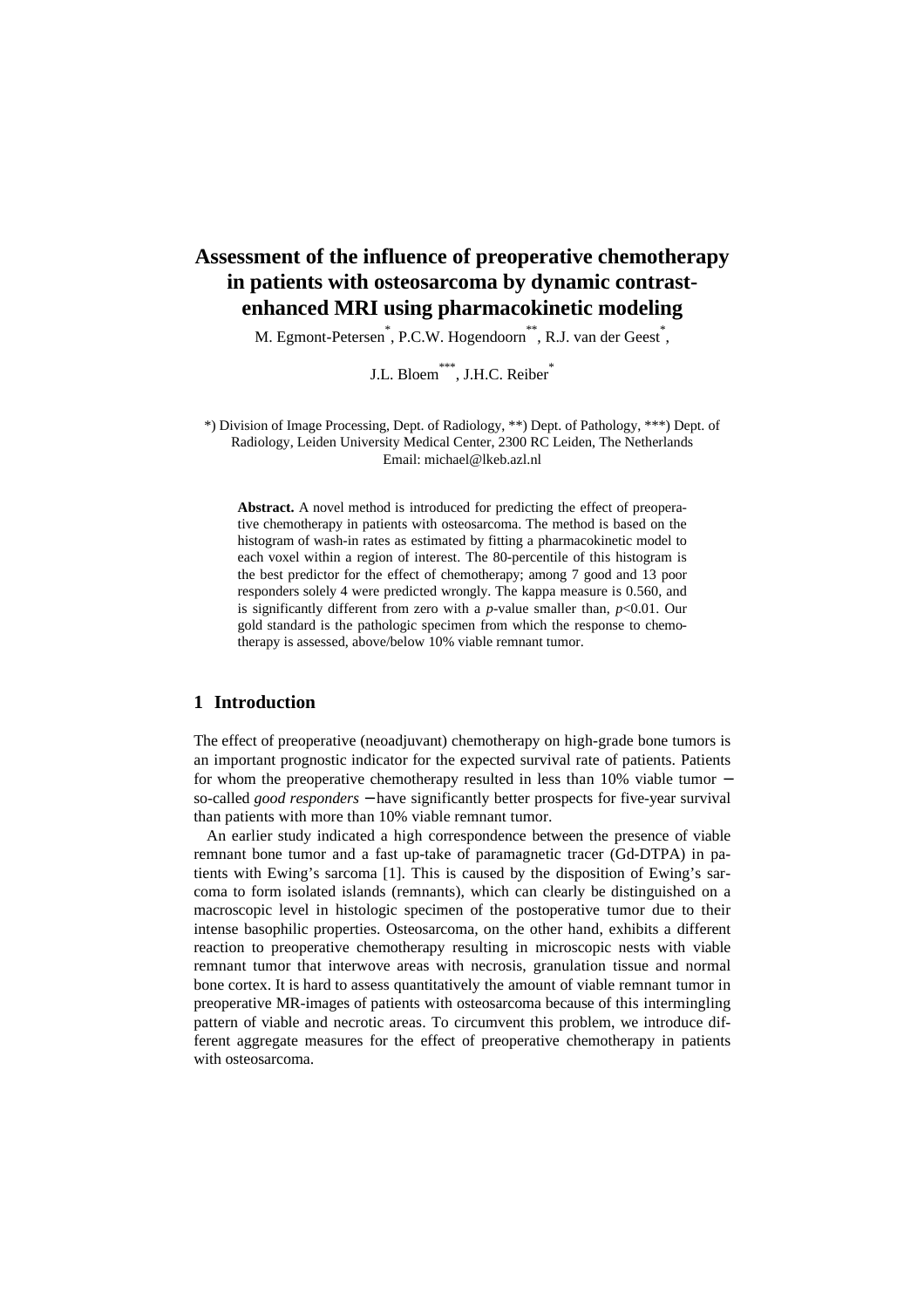In the sequel, we introduce a novel statistic for predicting whether more or less than 10% viable tumor remains after patients with osteosarcoma have been treated with preoperative chemotherapy. The nonparametric statistic is based on two pharmacokinetic parameters estimated for each voxel in a region of interest (ROI). The statistic combines the estimated wash-in rate  $(k_1)$  and the maximal enhancement (*a*) per voxel in the ROI. It is demonstrated that the absolute character of the wash-in rate – virtually an acceleration term – makes it suited as an absolute estimator for the response to chemotherapy. The usefulness of the approach is illustrated for twenty patients with osteosarcoma who obtained preoperative chemotherapy.

## **2 Materials and methods**

## **2.1 Subjects**

In total 20 patients with osteosarcoma, verified by biopsy, were included in our study. All patients had received preoperative chemotherapy according to an EORTC protocol. Among the 20 patients, seven responded well to chemotherapy resulting in less than 10% viable remnant tumor as estimated from the histologic section of the post-chemotherapy resected specimen. The tumors in the remaining 13 patients showed a poor response to chemotherapy.

## **2.2 MR imaging**

Subsequent to preoperative chemotherapy, MR examination was performed on 0.5 T super-conductive Gyroscan (Philips, Best, The Netherlands) by means of a surface coil. Besides the static  $T_1$ -weighted and  $T_2$ -weighted MR-images, one, two or three sections were selected for  $T_1$ -weighted dynamic contrast-enhanced imaging using a magnetization prepared imaging gradient recalled echo technique. The dynamic MR images were acquired with a repetition time (TR) of 12 ms (independent of the number of sections), an echo time (TE) of 5.7 ms, and a prepulse delay of 741 ms. The flip angle was set to 30 degrees. The field-of-view varied per patient depending on the size of the tumor. All MR-images were acquired with a matrix size of 256×256 voxels, a slice thickness of 8 mm and a slice gap of 12 mm. The dynamic contrastenhanced MR images were acquired while an intravenous bolus injection of Gd-DTPA (Magnevist®) was given followed by a saline flush. For each MR section, 47 to 60 dynamic MR images were acquired with a temporal resolution of 3.3 sec.

#### **2.3 Pharmacokinetic analysis**

In an earlier study, we investigated the possibility of locating (macroscopic) remnants with viable tumor in postchemotherapy patients with Ewing's sarcoma [1]. This approach cannot be used to assess the effect of preoperative chemotherapy in patients with osteosarcoma because relevant staining differences cannot be recog-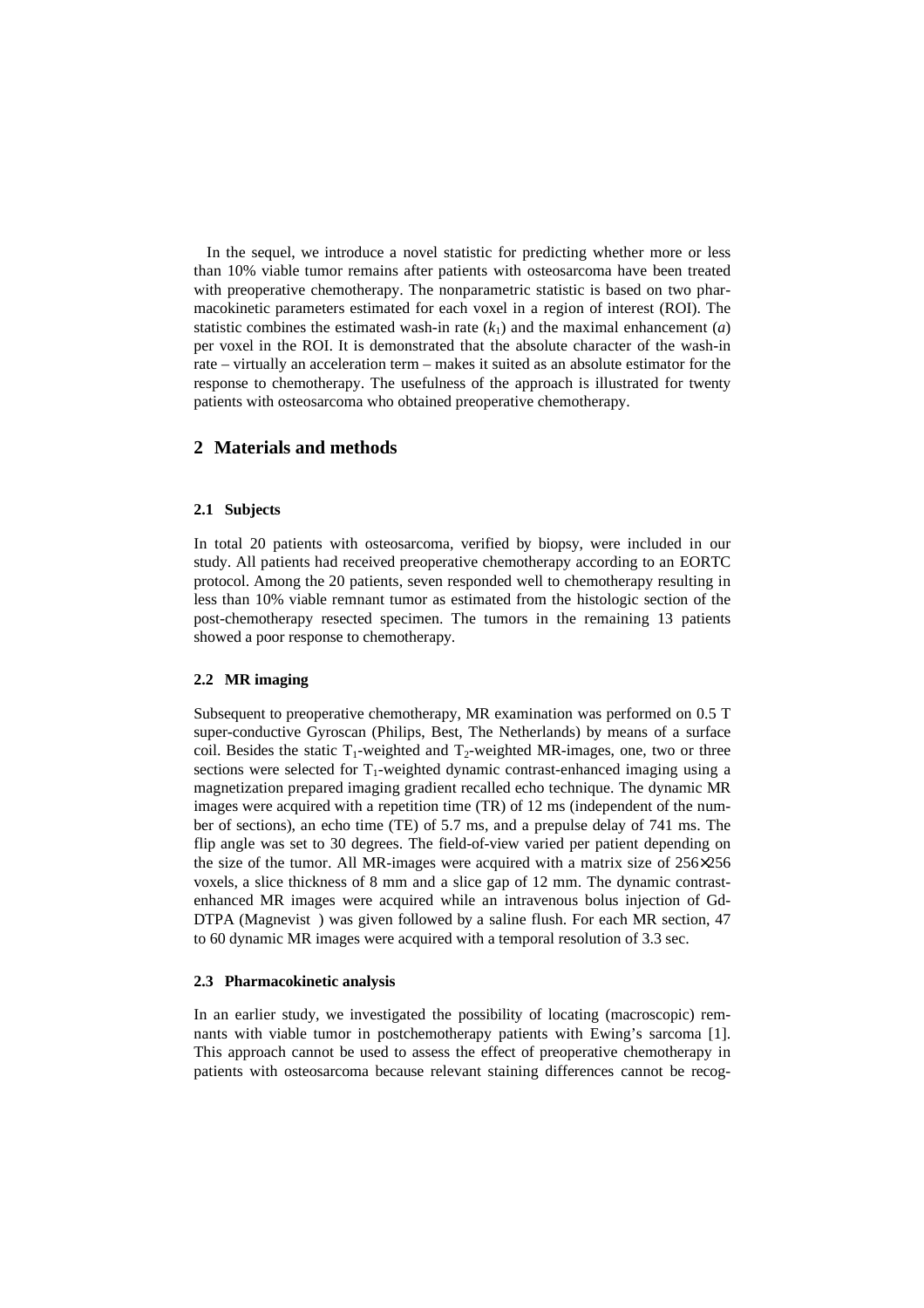nized at the macroscopic level. However, it can be expected that the average density of capillaries will be higher in a tumor of a poor responder than in a patient with a very good response to chemotherapy. We propose to perform aggregated pharmacokinetic analysis of patients with osteosarcoma after completion of preoperative chemotherapy to assess their response.

The pharmacokinetic analysis is based on the two-compartment model introduced in [1]. The model characterizes the exchange of tracer between the arterial and the extracellular compartments. It models the infusion of the contrast tracer in the arterial compartment as a Dirac pulse. The following differential equations capture the exchange of tracer between the arterial compartment

$$
\frac{dC_b}{dt} = -\frac{k_1}{V_b}(C_b - C_e) - \frac{k_2}{V_b}C_b
$$
\n(1)

and the extracellular compartment

$$
\frac{dC_e}{dt} = \frac{k_1}{V_e}(C_b - C_e)
$$
\n<sup>(2)</sup>

with  $C_b$  the concentration and  $V_b$  the volume of tracer in the arterial blood.  $C_e$  is the concentration of tracer in extracellular water,  $k_1$  and  $k_2$  the (half-life) transfer rates from the blood to the extracellular space and from the blood to the kidneys, respectively. Solving these equation results in a bi-exponential equation [1]

$$
C_e(t) = \frac{1}{1 + e^{-g(t - t_0)}} a(e^{-m_2(t - t_0)} - e^{-m_1(t - t_0)}) + \varepsilon(x, y, z, t)
$$
(3)

The dynamic MR image sequence can be used to analyze the pharmacokinetic properties of a tumor. Define the dynamic MR signal by  $f(x,y,z,t)$ , a function of the three spatial coordinates  $(x, y, z)$  and the time *t*. The parameters of Eq. (3) are estimated for each voxel  $(x, y, z)$  within a region of interest,  $(x, y, z) \in \Omega$ , as a function of time *t*. The fit is obtained by minimizing the residual sum per voxel  $(x, y, z)$ ,  $\Sigma_t$  $\varepsilon(x, y, z, t)$ , which is performed by the Levenberg Marquart algorithm [2].

The fit procedure results in a vector with pharmacokinetic parameters for each voxel within the region of interest  $\Omega$ ,  $r(x,y,z)=(a(x,y,z),m_1(x,y,z),m_2(x,y,z),t_0(x,y,z))^T$ . These parameters can be visualized in the form of parametric images where each image indicates areas with a high and a low amplitude  $(a)$ , wash-in rate  $(m_1)$ , washout rate  $(m_2)$  and local arrival time  $(t_0)$ , respectively. Like Bonnerot *et al.* [3], we define a set of nonparametric statistics based on the distribution of wash-in rates within the conditional region of interest  $\Omega(a)$ . Define the *i*'th percentile,  $P_i$ , of the distribution of wash-in rates by

$$
P_i = m_1(x, y, z), \{ \text{card}(m_1(x', y', z') < m_1(x, y, z)) / \text{card}(m_1(x, y, z)) \} = i,
$$
\n
$$
(x', y', z'), (x, y, z) \in \Omega(a)
$$
\n
$$
(4)
$$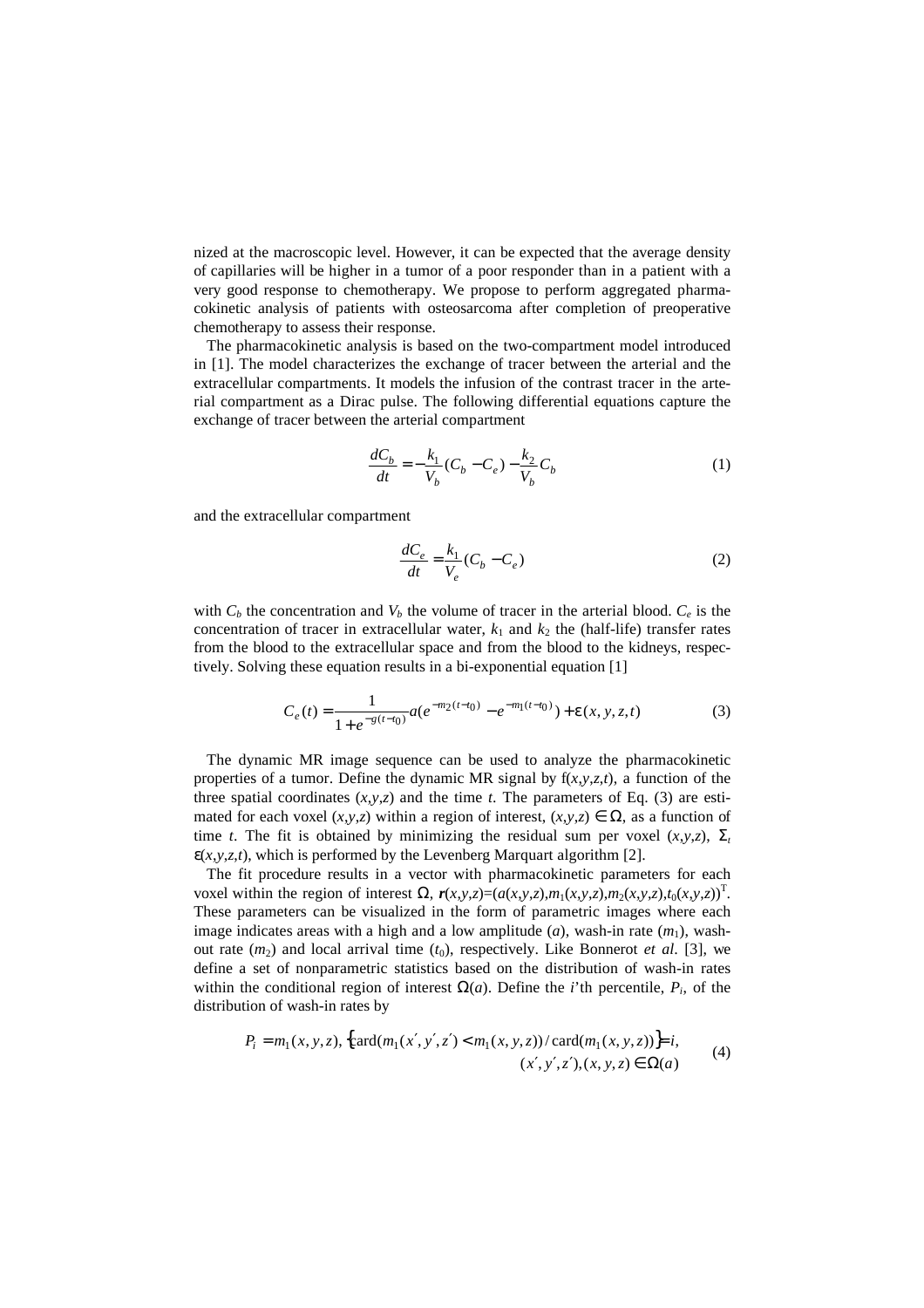

**Figure 1.** Twenty patients ranked according to the 80-percentile of the wash-in rate inside the region of interest. The study contained 7 good and 13 poor responders to preoperative chemotherapy. The vertical line, 0.09, indicates the best discrimination between the good and the poor responding patients.

with card( $\bullet$ ) denoting the number of elements in a set and the conditional region of interest being  $\Omega(a) = \{(x, y, z) \in \Omega \mid a(x, y, z) > a_{\min}\}\$ . The pharmacokinetic analysis is restricted to the subset of voxels in  $\Omega$  for which the signal enhancement exceeds  $a_{min}$ , because the wash-in rate,  $m_1(x, y, z)$ , cannot be estimated with confidence when the signal enhancement is at the same order of magnitude as the noise present in the dynamic MR-signal.

## **3 Results**

The prediction by our statistic − the 80-percentile of the histogram of wash-in rates − into good and poor responders is illustrated in Figure 1. It is clear that the good responders have a much smaller amount of highly perfused voxels than the poor responders. In total 4 patients, 2 good and 2 poor responders, are predicted wrongly, see Table 1.

#### **Table 1**

Contingency table showing the correspondence between the assessment from analysis of the MR-images and the gold standard obtained from pathology.

|    |           | Pathology |           |
|----|-----------|-----------|-----------|
|    |           | Good      | Poor res. |
| MR | Good      |           |           |
|    | Poor res. |           |           |
|    |           |           |           |

Consequently, 80% of the patients were predicted correctly. The kappa value is 0.560, which is significantly different from zero for  $p<0.01$ . The high significance level obtained for a sample of 20 patients shows that our absolute measure for the effect of preoperative chemotherapy has a high predictive power.

In the histograms used to compute the statistic in Figure 1, the minimal amplitude was set to  $a_{\text{min}}$ =10. We recomputed the wash-in statistic for other values,  $a_{\text{min}}$  ∈